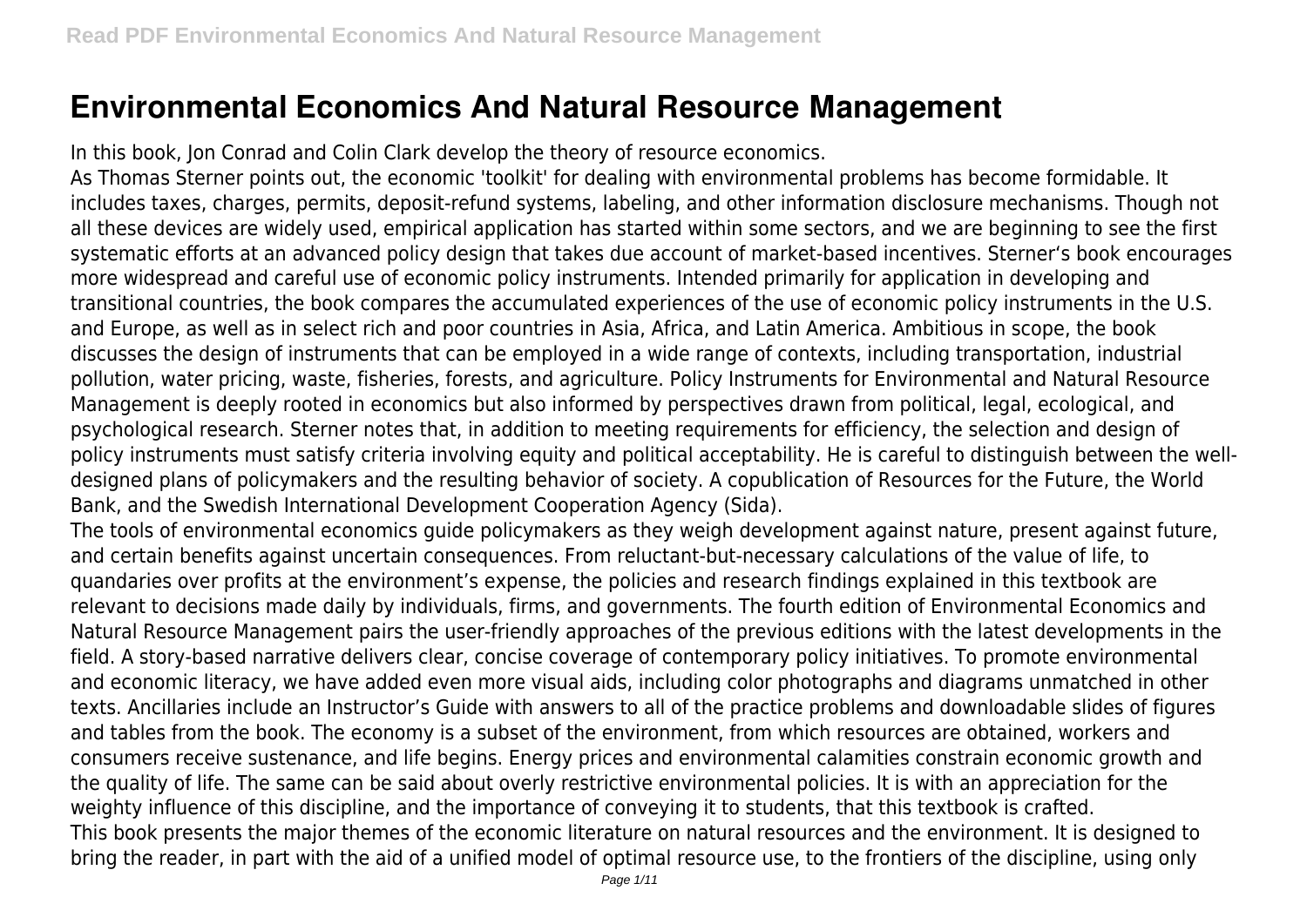elementary mathematical models. Features special to exhaustible and renewable resources, including the problems posed by market imperfections, are treated as extensions of the basic model. The theoretical discussion is enriched with examples and applications, including a systematic investigation of the behaviour of resource reserves, costs, prices, and substitution possibilities. Substantial attention to environmental, as well as extractive, resources is a distinctive aspect of this book. The author describes methods of estimating the environmental costs of resource development and other projects, and presents some key empirical findings. Policy instruments to protect the environment, such as taxes, subsidies, marketable permits, and direct controls, are carefully analysed from a welfare-theoretic point of view.

Handbook of Sustainable Politics and Economics of Natural Resources

Encyclopedia of Energy, Natural Resource, and Environmental Economics

Economics of Natural Resources, the Environment and Policies

Ecological Economics

Research Tools In Natural Resource And Environmental Economics

*This timely Handbook draws together insightful analyses of natural resource management challenges and solutions in the face of sustainable development targets and a changing global climate.*

*Presents models of renewable and non-renewable resources and provides analytical methods to explore contemporary resource problems.*

*This new edition of "Environmental and Natural Resources Economics" provides an accessible yet rigorous treatment of the subject, including the economics of sustainability. The new edition has been updated extensively throughout. A new chapter has been added on fisheries economics and policy, and the chapter on global climate change has been substantially rewritten to incorporate new scientific information and evolving public policy. Many new figures and tables have been added, and the glossary has also been expanded. Readers will appreciate the balanced and accessible coverage, and the integration of economics with science and public policy.*

*A collection of scholarly accounts and articles written by recognized experts in environmental economics, this book is the first of its kind and as a valuable reference and textual source for graduate students and active researchers. It draws together the pedagogical discussion of the key tools used to conduct theoretical and empirical research in natural resource and environmental economics. With contributions by prominent international researchers like Robert Ayres, Charles Perrings and Anastasios Xepapadeas, the book will be useful for researchers who wish to learn new techniques or change their area of research emphasis within natural resource and environmental economics or those who wish to familiarize themselves with these tools.*

*Handbook on the Economics of Natural Resources*

*Theory and Policy*

*Economics, Law, Politics, and Institutions*

*Conventional and Alternative Views*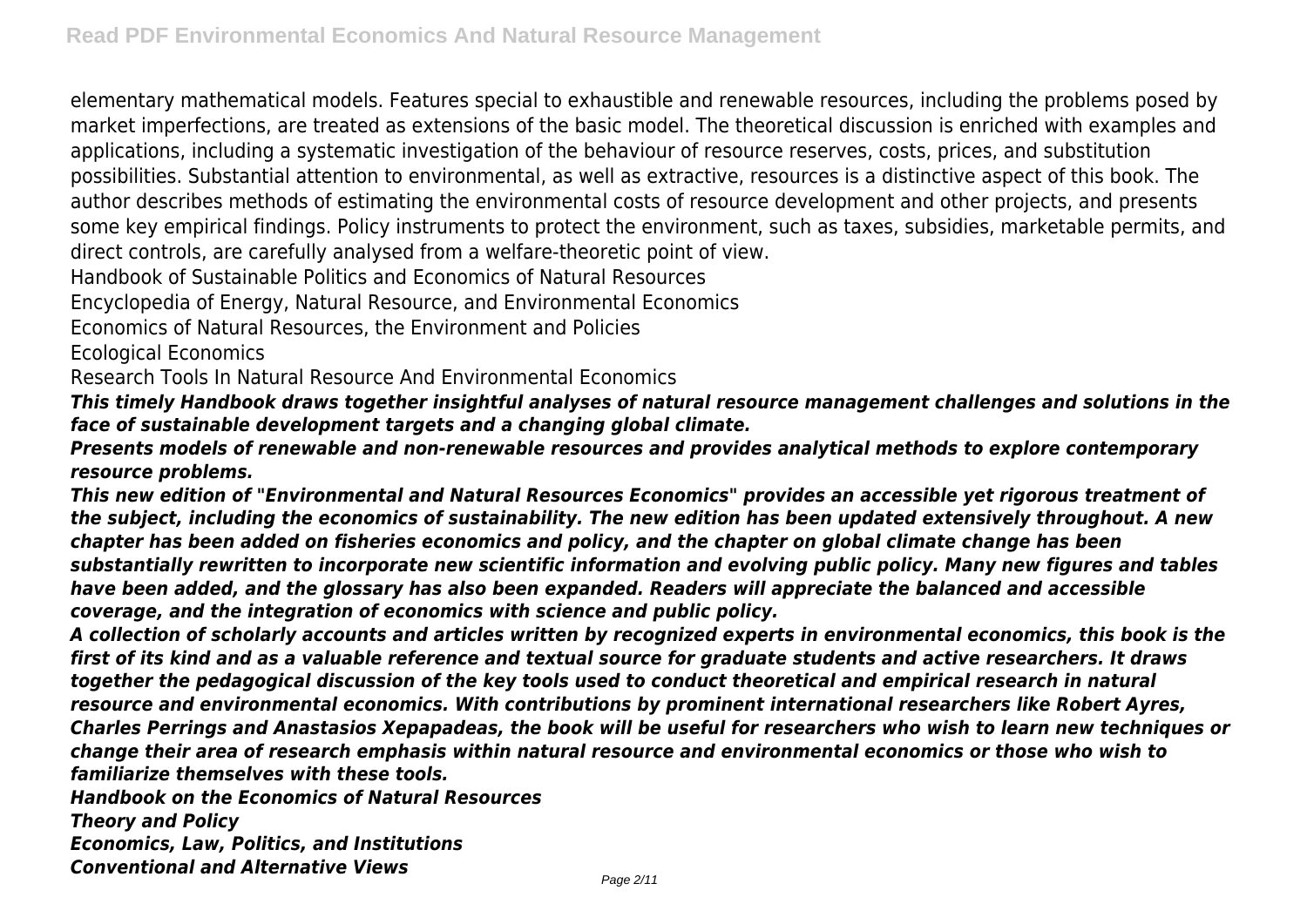## *Natural Resource Economics: The Essentials*

**How can we design environmental policy that achieves ambitious ecological goals without burdening society with excessive costs? How can effective international agreements, for example, on global warming, be designed? This textbook discusses issues such as these in an intelligible manner for students. The book uses little mathematical analysis, relying on verbal and graphical analysis.**

**Resource Economics engages students and practitioners in natural resource and environmental issues from both local and global standpoints. The fourth edition of this approachable but rigorous text provides a new focus on risk and uncertainty as well as new applications that address the effect of new energy technologies on scarcity and climate change mitigation and adaptation, while preserving and systematically updating the approach and key features that drew many thousands of readers to the first three editions.**

**Global warming is an increasing problem, tropical forests are being wiped out and major upper watersheds are being degraded. Using insights provided by environmentalism, ecology and thermo-dynamics, this book – first published in 1989 – outlines an economic approach to the use of natural resources and particularly to the problem of environmental degradation. Edward Barbier reviews and critiques the long past of environmental and resource economics and then goes on to elaborate an economics which allows us to develop alternative strategies for dealing with the problems faced. With examples drawn from Latin America and Indonesia, he not only develops a major theoretical advance but shows how it can be applied. Barbier's work is an important and relevant contribution to the discussion surrounding the economics of environmental sustainability. Every decision about energy involves its price and cost. The price of gasoline and the cost of buying from foreign producers; the price of nuclear and hydroelectricity and the costs to our ecosystems; the price of electricity from coal-fired plants and the cost to the atmosphere. Giving life to inventions, lifestyle changes, geopolitical shifts, and things in-between, energy economics is of high interest to Academia, Corporations and Governments. For economists, energy economics is one of three subdisciplines which, taken together, compose an economic approach to the exploitation and preservation of natural resources: energy economics, which focuses on energyrelated subjects such as renewable energy, hydropower, nuclear power, and the political economy of energy resource economics, which covers subjects in land and water use, such as mining, fisheries, agriculture, and forests environmental economics, which takes a broader view of natural resources through economic concepts such as risk, valuation, regulation, and distribution Although the three are closely related, they are not often presented as an integrated whole. This Encyclopedia has done just that by unifying these fields into a highquality and unique overview. The only reference work that codifies the relationships among the three subdisciplines: energy economics, resource economics and environmental economics. Understanding these**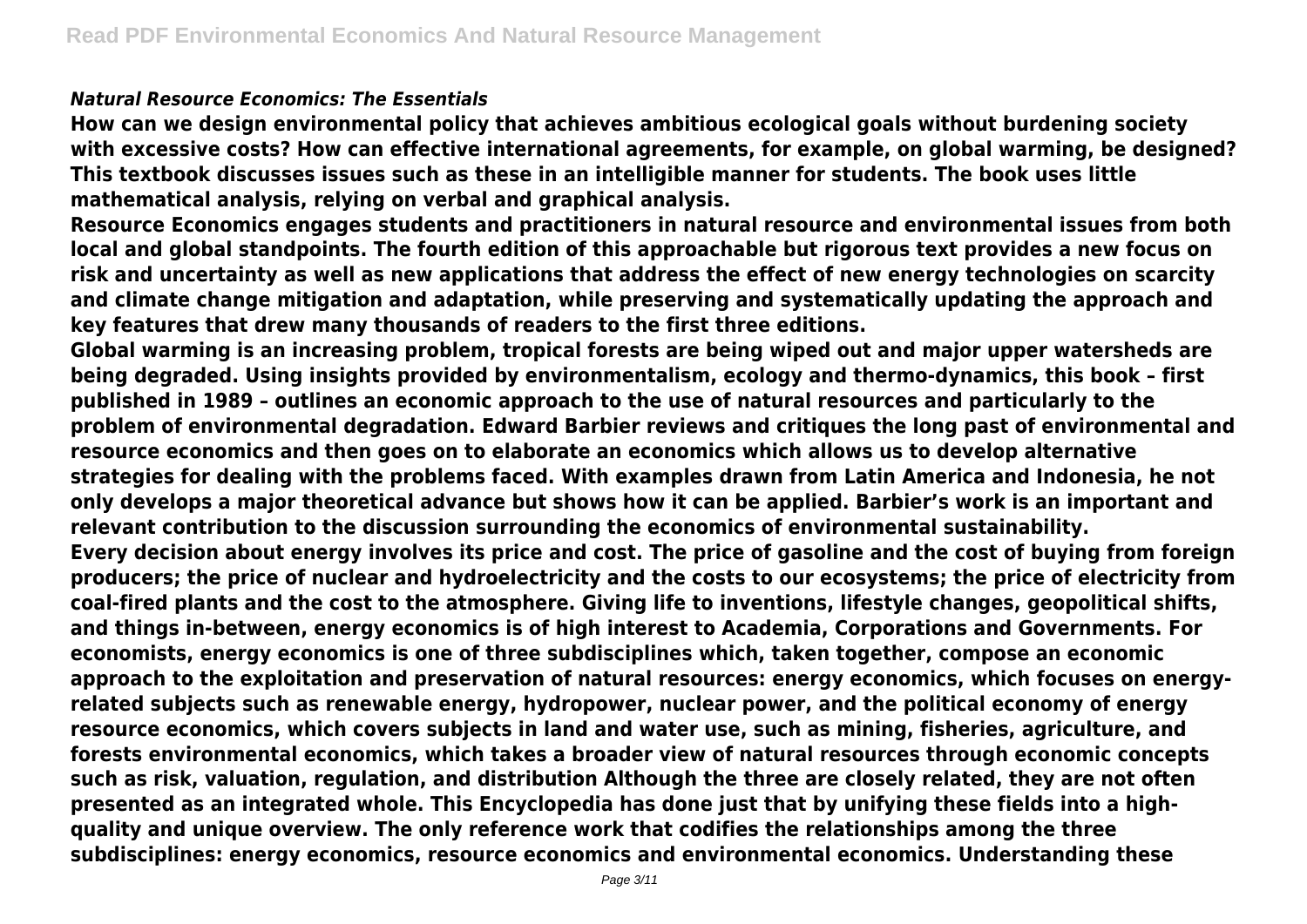**relationships just became simpler! Nobel Prize Winning Editor-in-Chief (joint recipient 2007 Peace Prize), Jason Shogren, has demonstrated excellent team work again, by coordinating and steering his Editorial Board to produce a cohesive work that guides the user seamlessly through the diverse topics This work contains in equal parts information from and about business, academic, and government perspectives and is intended to serve as a tool for unifying and systematizing research and analysis in business, universities, and government Resource And Environmental Economics: Modern Issues And Applications (Second Edition) The Economic Value of Natural and Environmental Resource The Simple Analytics of Natural Resource and Environmental Economics Natural Resource Economics**

## **Environmental and Natural Resource Economics: An Encyclopedia**

A text for students with a background in calculus and intermediate microeconomics and a familiarity with the spreadsheet software Excel. Natural Resources and the Environment: Economics, Law, Politics, and Institutions provides a new approach to the study of environmental and natural resource economics. It augments current contributions from the fields of public choice, law, and economics, and the burgeoning field of what used to be called the "New Institutional Economics," to describe, explain, and interpret how these new developments have been applied to better understand the economics of natural resources and the environment. This textbook takes a multi-disciplinary approach, which is essential for understanding complex environmental problems, and examines the issue from not only an economic perspective, but also taking into account law, politics, and institutions. In doing so, it provides students with a realistic understanding of how environmental policy is created and presents a comprehensive examination of real-world environmental policy. The book provides a comprehensive coverage of key issues, including renewable energy, climate change, agriculture, water resources, land conservation, and fisheries, with each chapter accompanied by learning resources, such as recommended further reading, discussion questions, and exercises. This textbook is essential reading for students and scholars seeking to build an interdisciplinary understanding of natural resources and the environment.

Clearly written, global in approach, and theoretically broad-minded, this text is an ideal introduction to environmental economics.Assuming no prior knowledge of economics, the international author team introduces fundamental economic concepts as they relate to our environment. They then use the fundamental concepts to explore and assess current and potential policy responses to some of the major environmental issues of ourtime. Examples are drawn from all over the world and include such vital issues as climate change, natural resource use, waste management, water pollution, and loss of biodiversity.

This work takes a hands-on approach to the origins of environmental problems, their economic consequences, and the policies that address them. The text presents environmental economic theory and methods, and then applies and reinforces them with illustrations and applications.

Natural Resource and Environmental Economics

Environmental Economics and Natural Resource Management in Developing Countries

An Economic Approach to Natural Resource and Environmental Policy, Fourth Edition

Theory, Policy and the Sustainable Society

Resource and Environmental Economics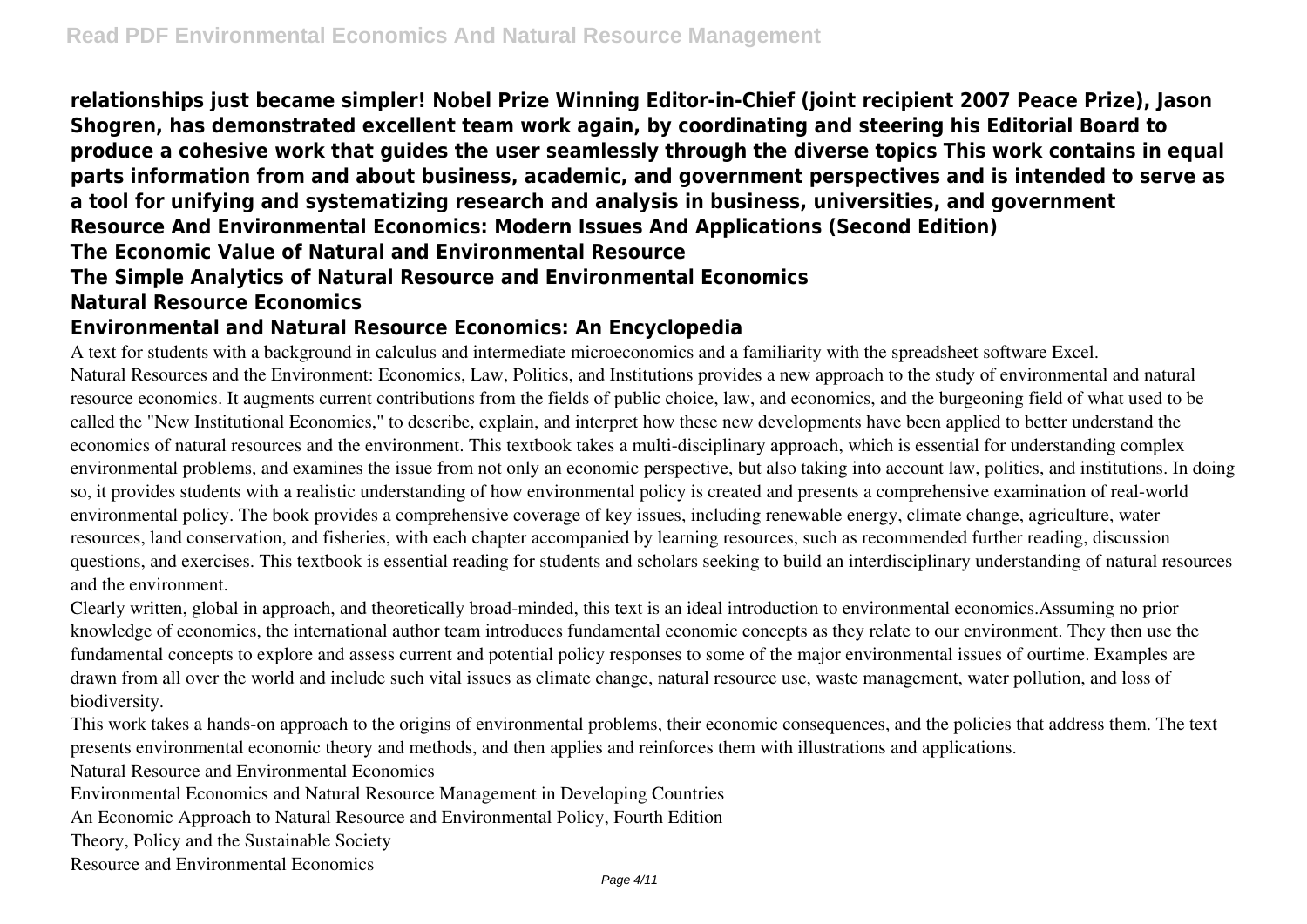This volume integrates the essentials of ecology with law and economics. The authors evaluate the conventional remedies of environmental economics in the light of integrated perspective and look to alternative remedies for environmental problems.

The Economics of the Environment and Natural Resourcescovers the essential topics students need to understandenvironmental and resource problems and their possible solutions.Its unique lecture format provides an in-depth exploration ofdiscrete topics, ideal for upper-level undergraduate, graduate ordoctoral study. Each chapter depicts the key theoretical insights,major issues, and real-life problems that motivate the subject. Inaddition, the chapters feature practical applications and casestudies, a list of annotated further reading, and extensivereferences. Offers broad treatment of issues in Environmental and ResourceEconomics. Provides in-depth exploration of a wide range of topics withits unique lecture format. Depicts key theoretical insights, major issues, and real-lifeproblems for each subject. Features case studies, annotated further reading, extensivereferences, and a detailed glossary.

Environmental and Natural Resource Economics is the best-selling text for natural resource economics and environmental economics courses, offering a policy-oriented approach and introducing economic theory and empirical work from the field. Students will leave the course with a global perspective of both environmental and natural resource economics and how they interact. Complemented by a number of case studies showing how underlying economic principles provided the foundation for specific environmental and resource policies, this key text highlights what can be learned from the actual experience. This new, 11th edition includes updated data, a number of new studies and brings a more international focus to the subject. Key features include: Extensive coverage of the major issues including climate change, air and water pollution, sustainable development, and environmental justice. Dedicated chapters on a full range of resources including water, land, forests, fisheries, and recyclables. Introductions to the theory and method of environmental economics including externalities, benefit-cost analysis, valuation methods, and ecosystem goods and services. Boxed **IExamples** and **IDebates** throughout the text which highlight global examples and major talking points. The text is fully supported with end-of-chapter summaries, discussion questions, and self-test exercises in the book and multiple-choice questions, simulations, references, slides, and an instructor<sup>[]</sup>s manual on the Companion Website.

Natural Resource and Environmental Economics provides a comprehensive and clear account of the application of economic analysis to environmental issues. New features in this edition: sustainability as an organising theme; a new chapter on forestry and management for multiple use, including biodiversity conservation; a new chapter on irreversibility risk and uncertainty; extended coverage of environmental valuation theory and practice; extended discussion of pollution control with more attention to the spatial dimensions of the problem; and environmental accounting theory and practice related to sustainability.

Environmental and Natural Resources Economics

An Introduction

Paradigms and Pedagogy

Natural Resources and the Environment

Natural Resource And Environmental Policy Analysis

*Utilizes basic concepts of economics and finance to explain the relationship of the economy to the*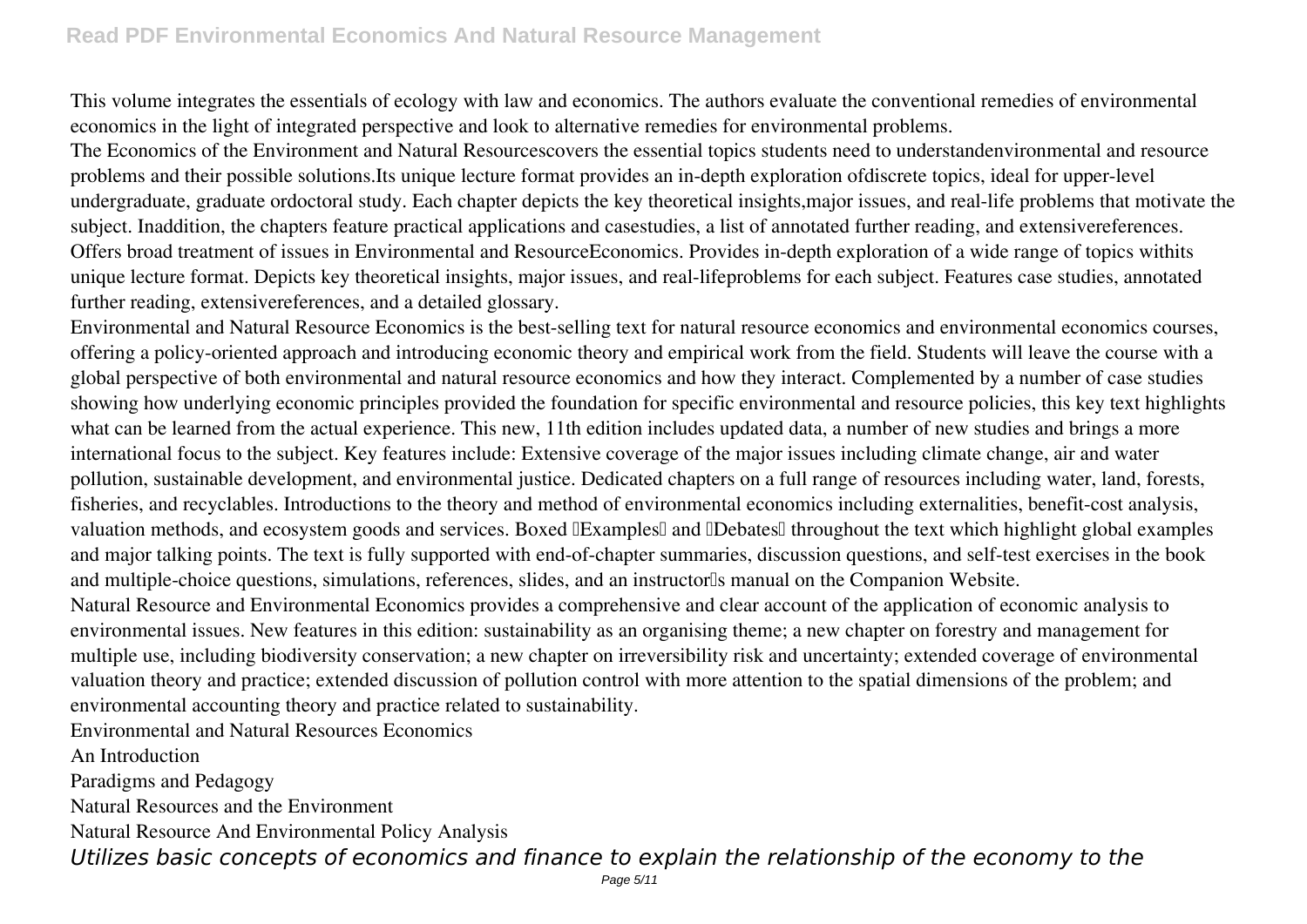*ecosystem, seeing the ecosystem as imposing biophysical constraints on economic growth. Means of sustainable economic development and sustainable resource use are stressed. Background material and alternative, more efficient, problem-solving approaches are included.*

*Prev. ed. entered under author: Perman, Roger, 1949-*

*Natural Resource and Environmental EconomicsLongman Publishing Group*

*This important book deals with the essential principles of resource and environmental economics, provides applications to contemporary issues in this field, and outlines and assesses policies being used or proposed for managing the use of environmental and natural resources. Covering specific contemporary topics such as agriculture and the environment, water use, greenhouse gas management, biodiversity conservation, tourism and the environment, and environmental economics and health, leading issues in resource and environmental economics are outlined and analyzed in an innovative manner. Institutional economics (both new and traditional) is applied and compared with other approaches such as neoclassical economics, behavioral economics and the Austrian School of Economics. This heterogeneous, multiperspective approach enables problems to be considered from several different angles, thus enhancing the reader's comprehension of the subject matter. Furthermore, using minimal technical jargon, the book takes into account aspects of modern economic analysis such as the costs of and constraints on decisionmaking and the transaction costs involved in policy implementation.*

*Ecology, Law and Economics*

*The Economic Approach to Environmental and Natural Resources*

*Resource Economics*

*Teaching Environmental and Natural Resource Economics*

*Analysis, Theory, and Applications*

Environmental issues are of fundamental importance, and a broad approach to understanding the relationship of the human economy and the natural world is essential. In a rapidly changing policy and scientific context, this new edition of Environmental and Natural Resource Economics reflects an updated perspective on modern environmental topics. Now in its fourth edition, this book includes new material on climate change, the cost-competitiveness of renewable energy, global environmental trends, and sustainable economies. The text provides a balanced treatment of both standard environmental economics and ecological economics, based on the belief that these two approaches are complementary. Several chapters focus on the core concepts of environmental economics, including the theory of externalities, the management of public goods, the allocation of resources across time, environmental valuation, and cost-benefit analysis. Material on ecological economics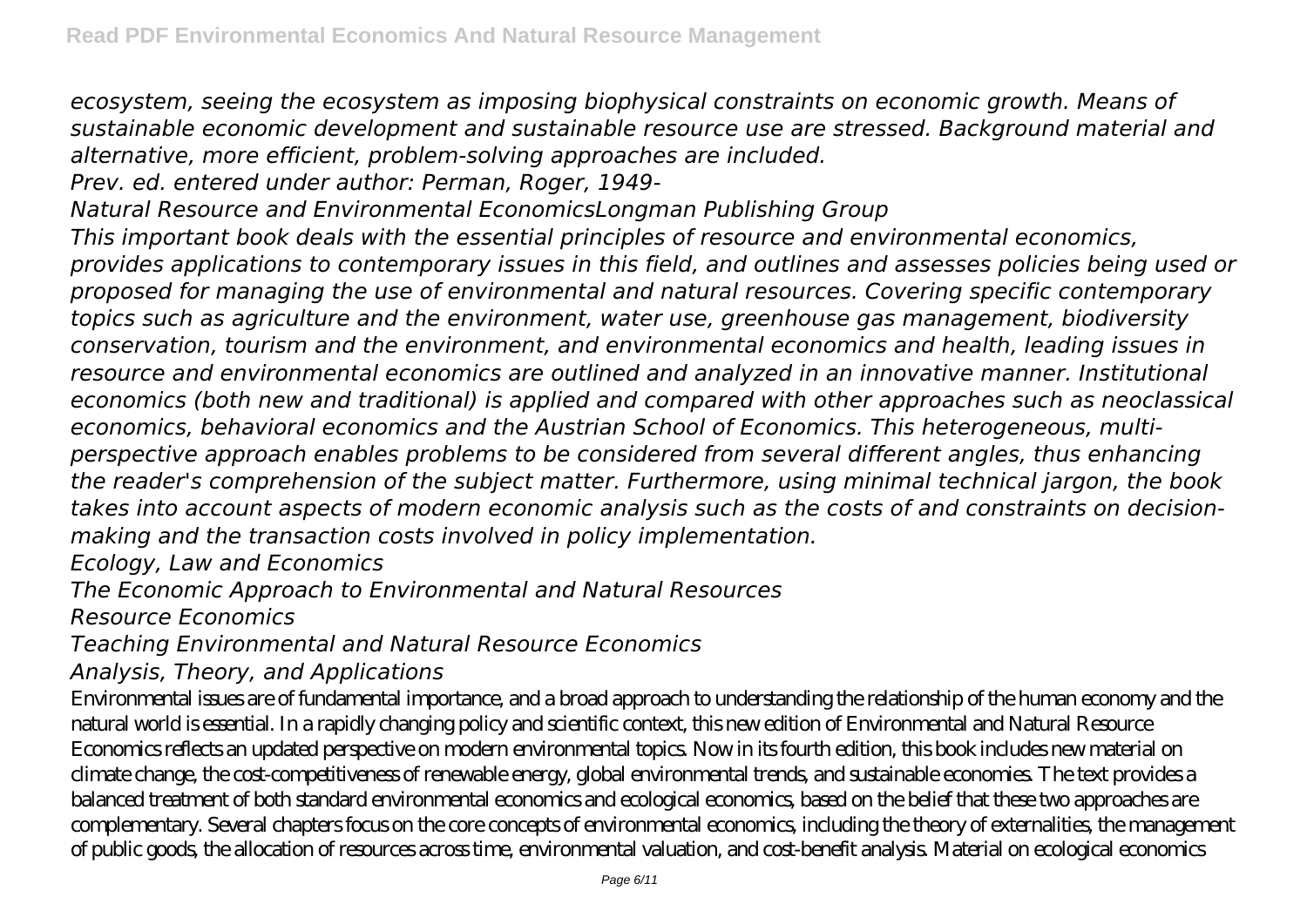includes such topics as macroeconomic scale, entropy, and "green" national accounting. Topical chapters focus on: energy; climate change; water resources; international trade; forests; fisheries; and agriculture, with an emphasis on designing effective policies to promote sustainability and a "green" economy. Harris and Roach's premise is that a pluralistic approach is essential to understand the complex nexus between the economy and the environment. This perspective, combined with its emphasis on real-world policies, is particularly appealing to both instructors and students. This is the ideal text for classes on environmental, natural resource, and ecological economics.

Taking as its starting point the interdependence of the economy and the natural environment, this book provides a comprehensive introduction to the emerging field of ecological economics. The authors, who have written extensively on the economics of sustainability, build on insights from both mainstream economics and ecological sciences. Part I explores the interdependence of the modern economy and its environment, while Part II focuses mainly on the economy and on economics. Part III looks at how national governments set policy targets and the instruments used to pursue those targets. Part IV examines international trade and institutions, and two major global threats to sustainability climate change and biodiversity loss. Assuming no prior knowledge of economics, this textbook is well suited for use on interdisciplinary environmental science and management courses. It has extensive student-friendly features including discussion questions and exercises, keyword highlighting, real-world illustrations, further reading and website addresses.

Studienarbeit aus dem Jahr 2013 im Fachbereich VWL - Umweltokonomie, Veranstaltung: Environmental Economics, Sprache: Deutsch, Abstract: Monetary valuation of environmental goods has by now become the subject of numerous economic books and articles. Interest in the topic seems to be increasing in the economics profession, and theoretical insight, methodological improvements and the numbers of empirical findings are expanding rapidly. The aim of such valuation is usually to incorporate environmental concerns into a cost-benefit analysis. Another purpose is to construct environmentally adjusted national income measures Environmental value estimates have also been combined with macroeconomic models, e.g. to estimate welfare effects of a climate treaty Further, estimated willingness to pay is now accepted in the USA as a basis for legal compensation claims for damages to natural resources caused by spill of hazardous substances (Nyborg, 1996) Valuation can simply be defined "as an attempt to put monetary values or to environmental goods and services or natural resources." It is a key exercise in economic analysis and its results provide important information about values of environmental goods and services. This information can be used to influence decisions about wise use and conservation of forests and other ecosystems. The basic aim of valuation is to determine people's preferences by gauging how much they are willing to pay (WTP) for given benefits or certain environmental attributes e.g. keep a forest ecosystem intact. In other words, valuation also tries to gauge how much worse off they would consider themselves to be as a result of changes in the state of the environment such as degradation of a forest. Economic valuation never refers to a stock, but only the change in a stock. If one speaks of the economic value of biodiversity, then one always means the economic value of a change of biodiversity. It is not a question of determining the 'true' value of biodive

The economic activities of humanity, particularly during the last couple of cen turies, have had a profound impact on the natural environment. Fast depletion of the world's forest resources, fish stocks, fossil fuels and mine deposits have raised many moral as well as practical questions concerning present and future generations. Furthermore, a number of global environmental problems such as acid rain, the 'greenhouse effect'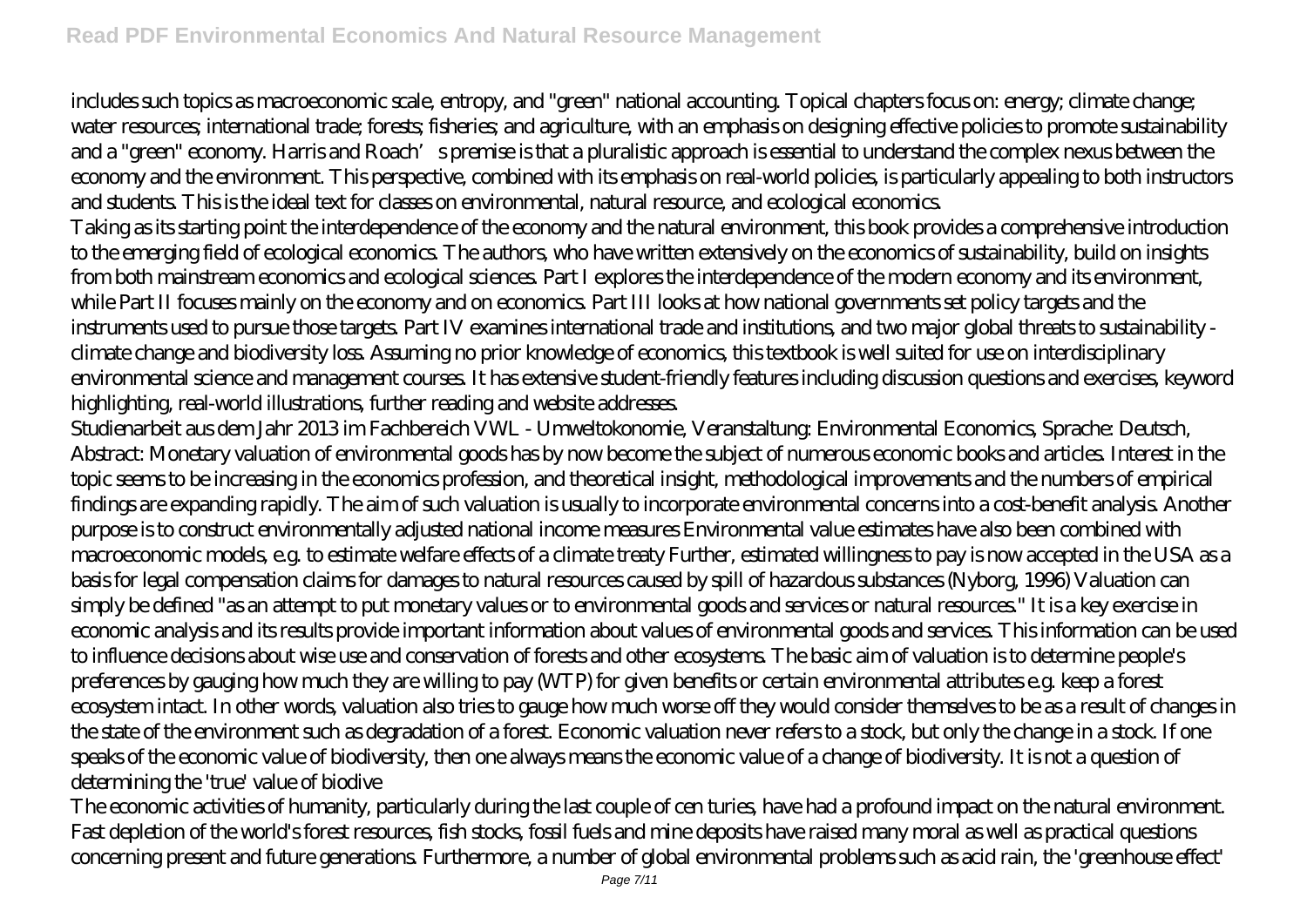and depletion of the ozone layer are causing concern throughout the world. What does economics say about the exploitation of nature's scarce resources? This book, which is a much expanded version of an earlier publication, Economics of Natural Resources and the Environment, aims mostly at final-year undergraduates reading subjects such as economics, business studies, environ mental science, forestry, marine biology, agriculture and development studies. There is also a good deal of material - especially in the chapters on fisheries, forestry, valuation and discounting - that post-graduate students may find useful as stepping-stones. The material presented stems from my lectures to final-year students at the University of Ulster during the last 12 years, and some of my ongoing research work. When I moved to Northern Ireland in 1982 I was given a course called 'Economics of Exhaustible Resources' to teach. This has changed its title and focus a number of times along with the structure of the University. My early reading lists included a number of journal articles and books written on the sub ject. Notes and Problems

The Economics of the Environment and Natural Resources

Environmental and Natural Resource Economics

Cases In Applied Economics

Policy Instruments for Environmental and Natural Resource Management

**This book consists of a collection of articles describing the emergingand integrated area of Energy,Natural Resourcesand EnvironmentalEconomics.A majority of the authors are researchers doing applied work in economics, nance, and management science and are based in the Nordic countries. These countries have a long tradition of managing natural resources. Many of the applications are therefore founded on such examples. The book contents are based on a workshop that took place during May 15–16, 2008 in Bergen, Norway. The aim of the workshop was to create a meeting place for researchers who are active in the area of Energy, Natural Resource, and En- ronmentalEconomics,andat the same time celebrate ProfessorKurtJorns ̈ ten's60th birthday. Thebookis dividedintofourparts. The rst part considerspetroleumandnatural gas applications, taking up topics ranging from the management of incomes and reserves to market modeling and value chain optimization. The second and most extensive part studies applications from electricity markets, including analyses of market prices, risk management, various optimization problems, electricity market design, and regulation. The third part describes different applications in logistics and management of natural resources. Finally, the fourth part covers more general problems and methods arising within the area.**

**Accessible to students and practitioners without an advanced degree in environmental economics, this essential reference work pinpoints the role of the economy in both creating and solving many of the world's most pressing environmental challenges. • Provides stand-alone, easy-to-understand, politically neutral, and factually driven entries by leading experts on all the major themes and topics in environmental and natural resource economics • Supplies a usable framework for readers without an advanced degree in the subject to understand debates in the public forum on environmental and natural resource** Page 8/11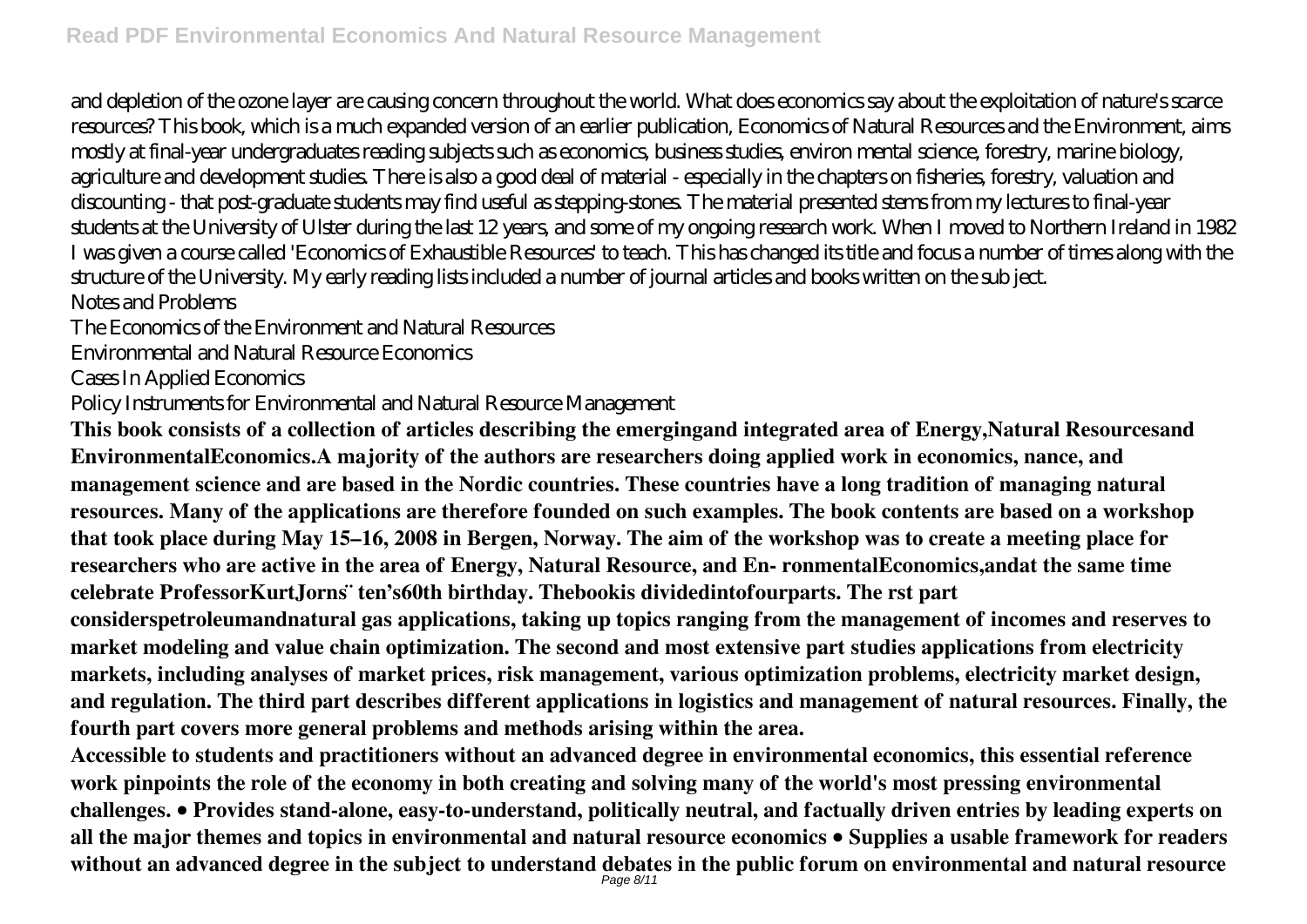**economics • Delivers the most comprehensive overview of one of the fastest-growing subdisciplines of economics As natural resources have become scarcer, issues of environmental policy have become more vital and subject to debate in global as well as local arenas. Through the use of case studies especially developed for this book, the authors analyze the wide range of institutional contexts in which natural resource and environmental policy issues arise and the processes by which they are resolved. The first chapter provides a theoretical framework of key resource and environmental economics conceptsan overview that gradually broadens as the student is exposed to alternative methods of analysis, including market-oriented analysis, institutional analysis, and modeling. The case studies all begin with discussions of the pertinent biological, physical, social, and institutional issues before economic analysis is applied and policy conclusions are drawn. Suggested readings and study questions follow each chapter. This book is designed for use in upper-level college courses in natural resource and environmental economics and graduate courses in resource management. It can be used either as a primary text in conjunction with theoretical readings or as a supplemental source of case study readings. The cases will also be valuable for natural resource, environmental, and community development economists.**

**Natural Resource Economics: The Essentials offers a policy-oriented approach to the increasingly influential field of natural resource economics that is based upon a solid foundation of economic theory and empirical research. Students will not only leave the course with a firm understanding of natural resource economics, but they will also be exposed to a number of case studies showing how underlying economic principles provide the basis for specific natural resource policies. Including current data and research studies, this key text also highlights what insights can be derived from the actual experience. Key features include: Extensive coverage of the major issues including energy, recyclable resources, water policy, land conservation and management, forests, fisheries, other ecosystems, and sustainable development; Introductions to the theory and method of natural resource economics including externalities, experimental and behavioral economics, benefit-cost analysis, and methods for valuing the services provided by the environment; Boxed 'Examples' and 'Debates' throughout the text which highlight global examples and major points for deeper discussions. The text is fully supported with end-of-chapter summaries, discussion questions, and self-test exercises in the book, as well as with multiple-choice questions, simulations, references, slides, and an instructor's manual on the Companion Website. This text is adapted from the best-selling Environmental and Natural Resource Economics, 11th edition, by the same authors. Environmental Economics**

**Economics of Natural Resources and the Environment**

**Economics, Natural-Resource Scarcity and Development (Routledge Revivals)**

**Environmental Economics and Natural Resource Management**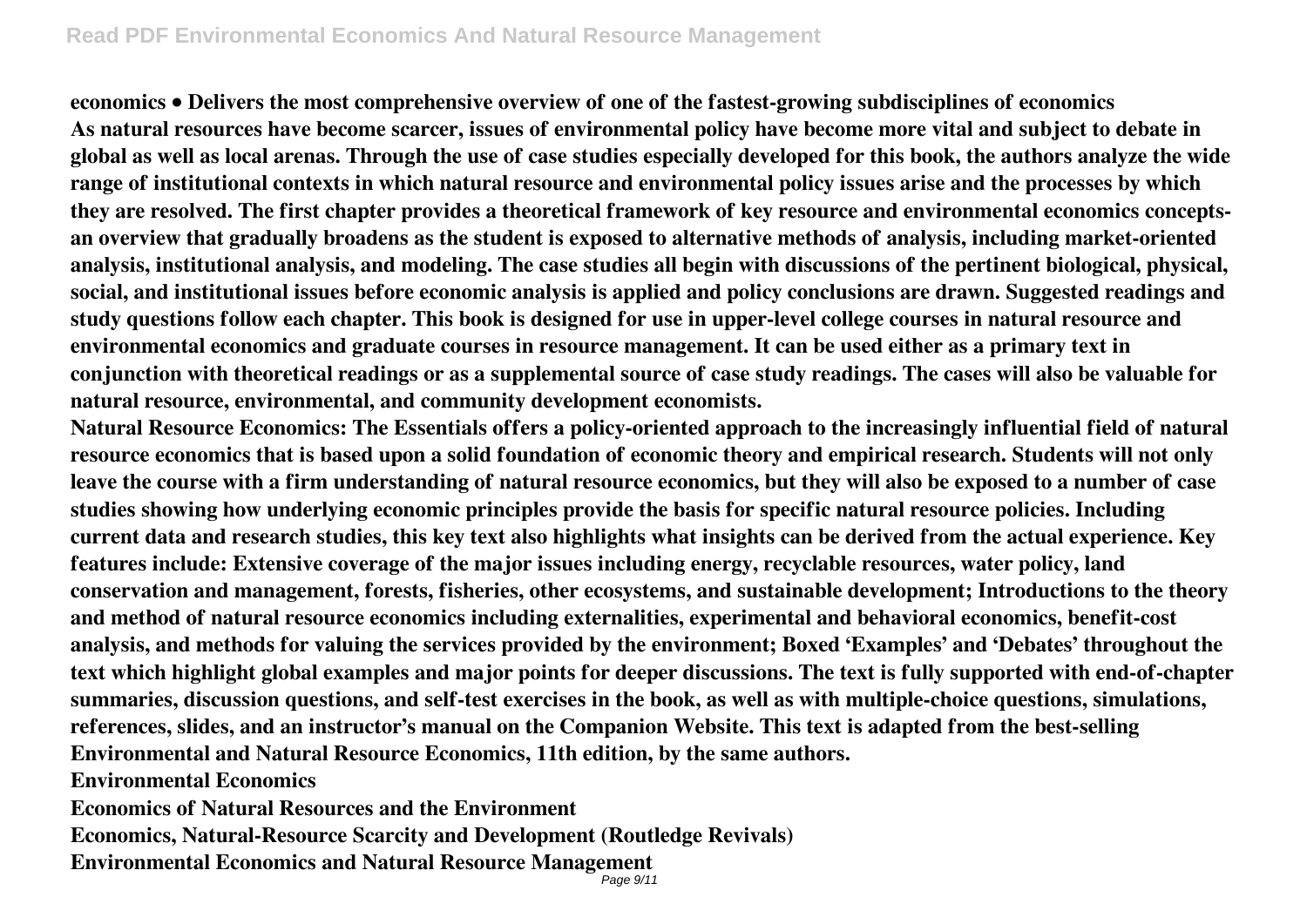Environmental problems and their local, national, and global solutions play an ever-increasing importance in today's world. The text provides balanced coverage of the traditional environmental topics, together with a global perspective on current ecological issues such as population growth, global climate change, "green" national income accounting, and the relationship between trade and the environment. Economic analysis of environmental problems is essential, but economic perspectives must be complemented with an understanding of the principles of ecological systems. [This book] offers an introduction to the broad perspective of ecological economics together with standard economic theory.

The topics discussed in the Handbook on the Economics of Natural Resources are essential for those looking to understand how best to use and conserve the resources that form the foundation for human well-being. These include nonrenewable resources, mod

Reflexive Methodology established itself as a groundbreaking success, providing researchers with an invaluable guide to a central problem in research methodology e" how to put field research and interpretations in perspective, paying attention to the interpretive, political, and rhetorical nature of empirical research. Now thoroughly updated, the Second Edition includes a new chapter on positivism, social constructionism, and critical realism, and offers new conclusions on the applications of methodology. It provides further illustrations and updates that build on the acclaimed and successful First Edition. Harris and Roach present a compact and accessible presentation of the core environmental and resource topics and more, with analytical rigor as well as engaging examples and policy discussions. They take a broad approach to theoretical analysis, using both standard economic and ecological analyses, and developing these both from theoretical and practical points of view. It assumes a background in basic economics, but offers brief review sections on important micro and macroeconomic concepts, as well as appendices with more advanced and technical material. Extensive instructor and student support materials, including PowerPoint slides, data updates, and student exercises are provided.

Introduction to Environmental Economics

A Contemporary Approach

Energy, Natural Resources and Environmental Economics

Teaching Environmental and Natural Resource Economics is a significant contribution to the literature of economics education. Theory and practice, teaching activities and exercises, and pro teaching tips are clearly and expertly presented. The editors begin by presenting a bit of the historical thought on the study of environmental and natural resource economics. Once the editors establish context, they provide a full exploration of both paradigms and pedagogy. The paradigm section provides models for teaching the variety of courses offered at the university level. The chapters bridge the gap between environmental and natural resource economics textbooks and the classroom, with guidance for how to approach course topics. The pedagogy section is an excellent contribution to the teaching of environmental and